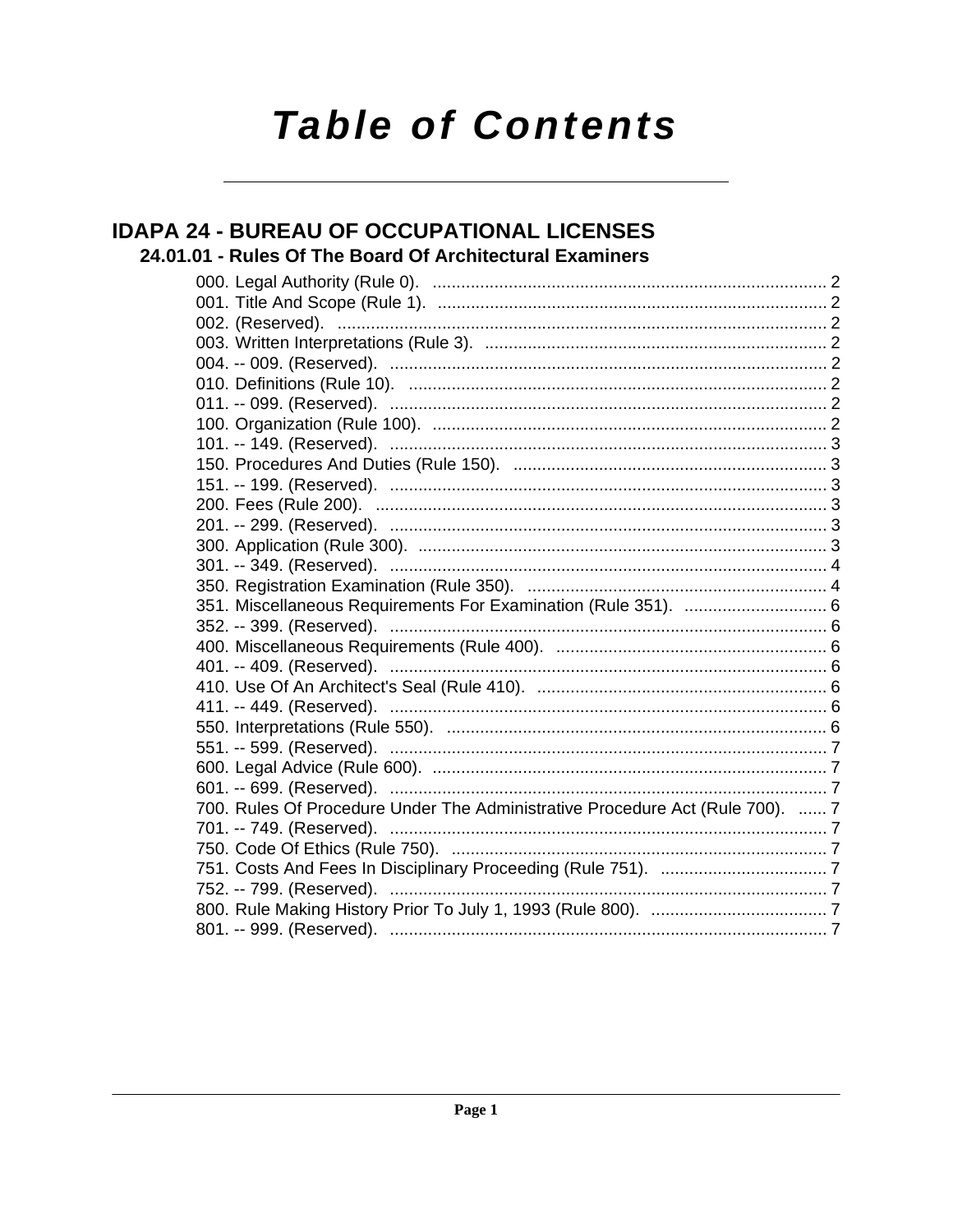### **IDAPA 24 TITLE 01 Chapter 01**

### **IDAPA 24 - BUREAU OF OCCUPATIONAL LICENSES**

### **24.01.01 - RULES OF THE BOARD OF ARCHITECTURAL EXAMINERS**

### <span id="page-1-13"></span><span id="page-1-2"></span><span id="page-1-1"></span><span id="page-1-0"></span>**000. LEGAL AUTHORITY (Rule 0).**

These rules are hereby prescribed and established pursuant to the authority vested in the Board of Architectural Examiners by the provisions of Section 54-312, Idaho Code. (7-1-93)

### <span id="page-1-16"></span><span id="page-1-3"></span>**001. TITLE AND SCOPE (Rule 1).**

These rules shall be cited as IDAPA 24.01.01, "Rules of the Board of Architectural Examiners". (7-1-93)

### <span id="page-1-4"></span>**002. (RESERVED).**

### <span id="page-1-17"></span><span id="page-1-5"></span>**003. WRITTEN INTERPRETATIONS (Rule 3).**

The board may have written statements which pertain to the interpretation of the rules of this chapter. Such interpretations, if any, are available for public inspection and copying at cost in the main office of the Bureau of Occupational Licenses. (7-1-93)

### <span id="page-1-6"></span>**004. -- 009. (RESERVED).**

### <span id="page-1-7"></span>**010. DEFINITIONS (Rule 10).**

<span id="page-1-12"></span><span id="page-1-10"></span>**01. Board**. The Board of Architectural Examiners as prescribed in Section 54-312, Idaho Code.

(7-1-93)

### <span id="page-1-8"></span>**011. -- 099. (RESERVED).**

### <span id="page-1-14"></span><span id="page-1-9"></span>**100. ORGANIZATION (Rule 100).**

**01. Organization Of The Board**. At the last meeting of each year, the Board shall organize and elect from its members a Chairman, Vice Chairman, and Secretary who shall assume the duties of their respective offices immediately upon such selection. (7-1-93) immediately upon such selection.

### <span id="page-1-15"></span><span id="page-1-11"></span>**02. Board Members And Duties**. (7-1-93)

a. Chairman. The Chairman shall be a voting member of the Board, and when present preside at all meetings, appoint with the consent of the Board, all committees, and shall otherwise perform all duties pertaining to the office of Chairman. The Chairman shall be an ex-officio member of all committees. (7-1-93) the office of Chairman. The Chairman shall be an ex-officio member of all committees.

b. Vice Chairman. The Vice Chairman shall, in the absence or incapacity of the Chairman exercise the duties and possess all the powers of the Chairman. (7-1-93)

c. Secretary. The Secretary of the Board shall keep an accurate record of the proceedings at the meetings of the Board, he shall cause a copy of the minutes of the previous meeting to be sent to all members of the Board at least fifteen (15) days prior to the next regular meeting of the Board, he shall receive correspondence directed to the Board, and he shall cause answers to be written in behalf of the Board. (7-1-93)

Executive Secretary. The Chief of the Bureau of Occupational Licenses shall be the acting Executive Secretary of the Board and all records of the Board shall be in the charge of the Executive Secretary. The office of the Executive Secretary shall provide such clerical assistance as may be required by the Board. He shall be an advisor to the Board, without membership status. (7-1-93)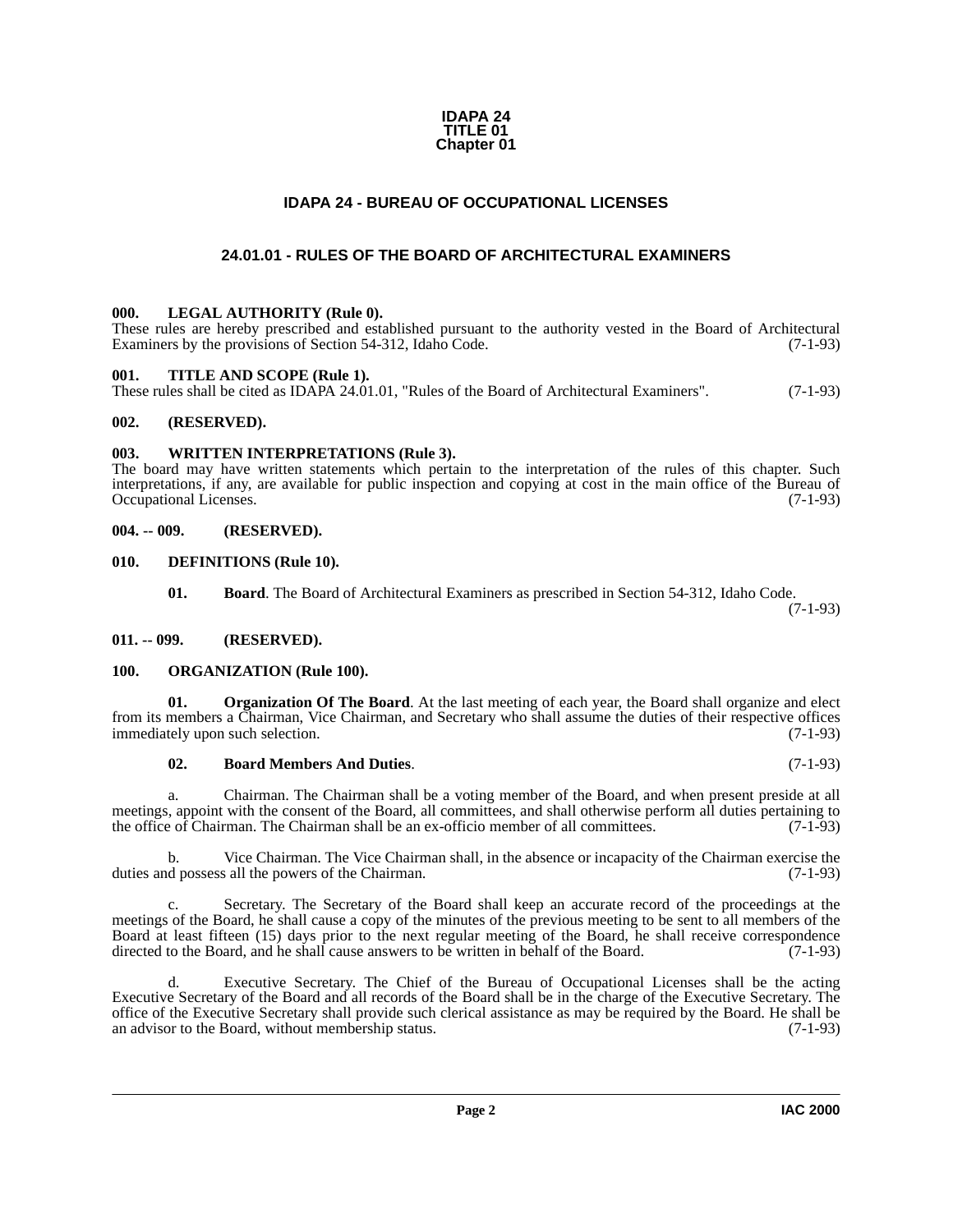### <span id="page-2-0"></span>**101. -- 149. (RESERVED).**

### <span id="page-2-13"></span><span id="page-2-1"></span>**150. PROCEDURES AND DUTIES (Rule 150).**

<span id="page-2-12"></span>**01. Meetings**. The Board shall meet at least four (4) times annually at such times and places as designated by the Board or the Chairman of the Board. Special meetings may be held at the call of the Chairman, and all members shall be notified in writing, thereof. (7-1-98) all members shall be notified in writing, thereof.

<span id="page-2-16"></span>**02. Voting**. A quorum shall be four Board members. A majority vote of Board members present shall be considered the action of the Board as a whole. Any motion before the Board shall fail on a tie vote. (7-1-97)

### <span id="page-2-2"></span>**151. -- 199. (RESERVED).**

<span id="page-2-9"></span><span id="page-2-3"></span>**200. FEES (Rule 200).**

Fees for Examinations and Licensure. (7-1-93)

<span id="page-2-10"></span>**01. Fees For Examination**. Examination fees will be as established by the National Council of Architectural Registration Boards (NCARB). (7-1-97)

a. Processing Fee. Applicants for licensing by examination must submit a twenty-five dollar (\$25) processing fee. (7-1-98)

<span id="page-2-6"></span>**02.** Annual Renewal Fee. Annual renewal fee - Seventy-five dollars (\$75). (7-1-93)

<span id="page-2-8"></span>**03. Endorsement Fee**. Endorsement Fee - One hundred fifty dollars (\$150). (7-1-93)

<span id="page-2-15"></span><span id="page-2-14"></span>**04. Reinstatement Fees**. Reinstatement fees are as provided in Section 67-2614, Idaho Code.

(7-1-98)

**05. Refund Of Fees**. No refund of fees shall be made to any person who has paid such fees for application for examination, or reexamination, licensure, or reinstatement of license. (7-1-98)

### <span id="page-2-4"></span>**201. -- 299. (RESERVED).**

### <span id="page-2-5"></span>**300. APPLICATION (Rule 300).**

### <span id="page-2-11"></span><span id="page-2-7"></span>**01. Licensure By Examination**. (7-1-93)

a. Application for examination shall be made on the uniform application form adopted by the Board shall be made on the uniform application form adopted by the Board (3-18-99) and furnished to the applicant by the Executive Secretary of the Board.

b. Applicants shall secure and furnish all information required by the uniform application form and shall include the following: (7-1-93)

i. Certified transcript of all subjects and grades received for all college courses taken. (7-1-93)

ii. If graduated from a college or university, furnish certification of graduation and a certified transcript of all work completed. (7-1-93)

iii. Furnish statement or statements, of all actual architectural or other applicable experience signed by the person under whose supervision the work was performed, giving kind and type of work done, together with dates of employment. (7-1-93)

iv. A recent two inch by three inch  $(2'' \times 3'')$  photograph taken within the previous year for ation purposes.  $(7-1-93)$ identification purposes.

v. In addition to the above required information, an applicant having credits or a degree or degrees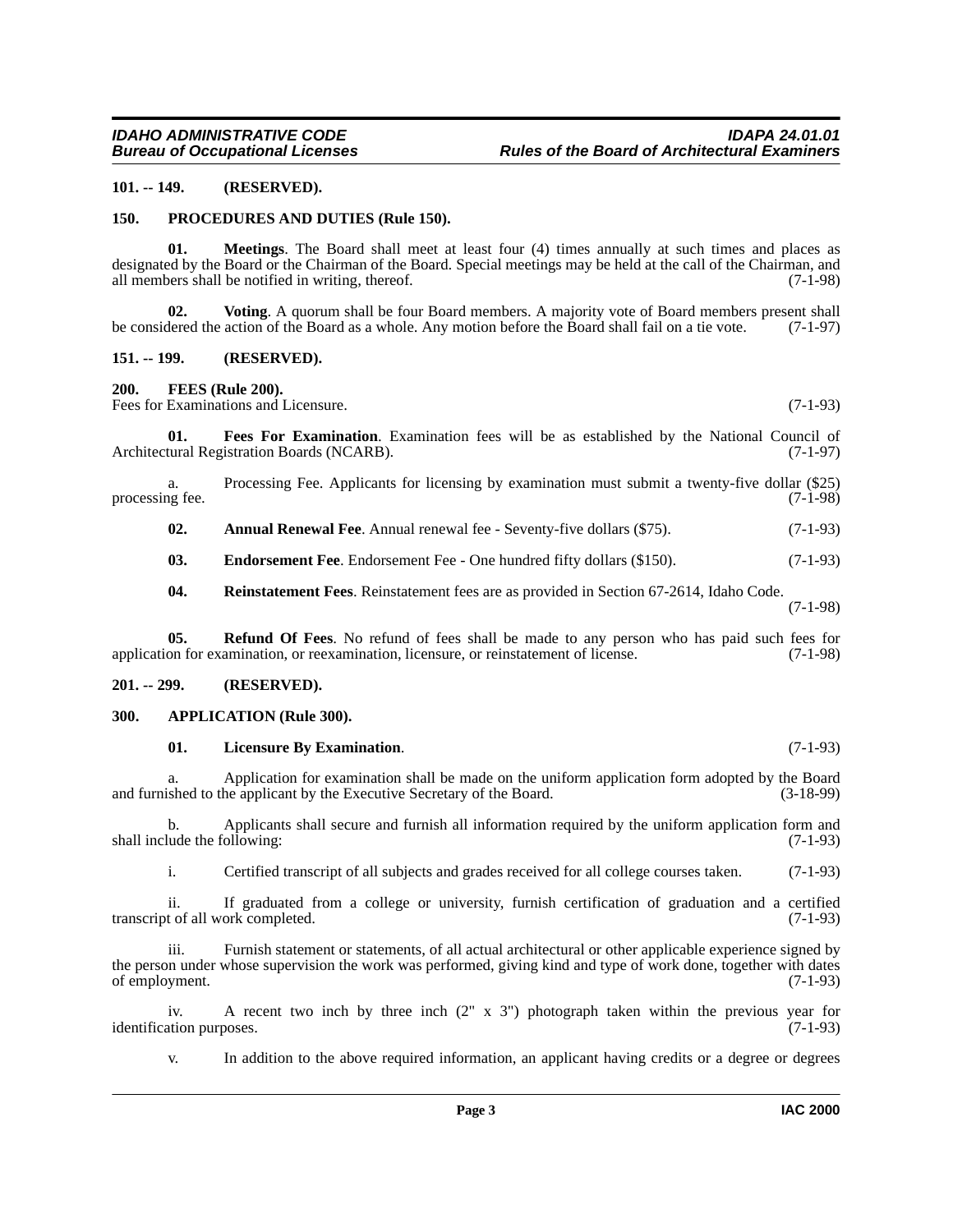from any college or university shall furnish the Board a certified statement from each above institution stating by what accrediting group, if any, such credits or degree or degrees are accredited. (7-1-93) what accrediting group, if any, such credits or degree or degrees are accredited.

c. Application shall not be presented to the Board or evaluated by the Board until all required information is furnished and the required fee is paid.  $(7-1-93)$ 

d. To be considered by the Board, properly completed applications must be received by the Executive Secretary at least thirty (30) days prior to the first day of the month in which the Board will meet. (7-1-98)

e. Qualifications of Applicants. All applicants for the Architectural Registration Examination (ARE) shall possess the minimum qualifications required by the current NCARB handbook for architects and interns where such handbook does not conflict with Idaho law. After June 1, 1993, all applicants for the ARE must have completed<br>the Intern Development Program (IDP) requirements. (4-5-00) the Intern Development Program (IDP) requirements.

### <span id="page-3-2"></span>**02. Licensure By Endorsement - Blue Cover**. (7-1-97)

a. General requirements. Application shall be accompanied by a current blue cover dossier compiled by the NCARB certifying that the applicant has satisfactorily passed the standard NCARB examinations, or NCARB authorized equivalent and shall include letters, transcripts, and other documents substantiating all statements relative to education and experience made in said application as required by the Board. (7-1-97)

b. Seismic knowledge requirements for endorsement applicants. Each applicant for license under endorsement to practice architecture in the state of Idaho shall submit evidence of his skill and knowledge in seismic design and such evidence shall be submitted and signed by the applicants acknowledged before a notary public, and shall contain one of the following statements: (7-1-97)

i. "I have passed the examinations in Building Construction and Structural Design of the Western Conference of State Architectural Registration Boards in June 1963 or since and/or the NCARB in 1965 or since."

(7-1-97)

ii. "I am registered in the State of \_\_\_\_\_\_\_\_\_\_\_in 19\_\_\_ , where competence in seismic was a requirement for registration since  $\frac{1}{2}$ ,  $\frac{19}{2}$ ." (7-1-93)

iii. Certification of the successful completion of the seismic seminar approved by the National ince of Architectural Registration Boards. (7-1-93) Conference of Architectural Registration Boards.

All applicants shall attach to their statement a certification from the State architectural registration agency of the cited state attesting the adequacy of the cited seismic examination. (7-1-93)

### <span id="page-3-3"></span>**03. Licensure By Endorsement - Equivalency**. (7-1-97)

a. Application shall be made on the uniform application form adopted by the Board and furnished to the applicant by the Executive Secretary of the Board. (7-1-97)

b. Applicant shall comply with all requirements set forth in Subsections 300.01, 300.02.b.i., (7-1-97) 300.02.b.ii., 300.02.b.iii., and 300.02.c.

c. Applicant shall provide proof of holding a current and valid license issued by another state, a licensing authority recognized by the Board. (7-1-97)

d. Applicant shall provide proof of satisfactorily passing the NCARB examinations or NCARB authorized equivalent examination, as determined by the Board. (7-1-97)

### <span id="page-3-0"></span>**301. -- 349. (RESERVED).**

### <span id="page-3-4"></span><span id="page-3-1"></span>**350. REGISTRATION EXAMINATION (Rule 350).**

The Board, having found that the content and methodology of the ARE prepared by NCARB is the most practicable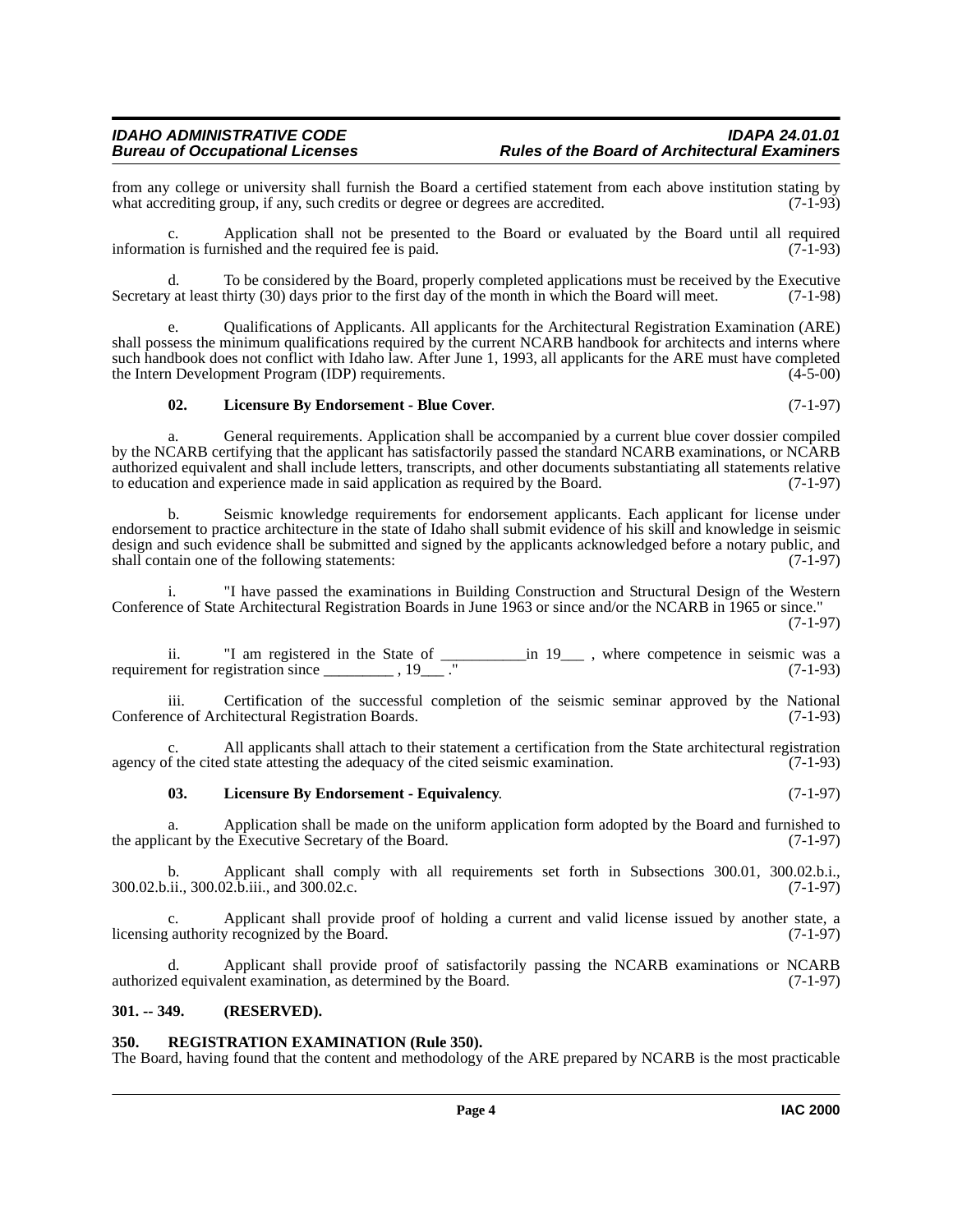and effective examination to test an applicant's qualifications for registration, adopts the ARE as the single, written and/or electronic examination for registration of architects in this state, and further adopts the following rules with respect thereto:  $(7-1-97)$ 

**01. When Taken**. The Board will cause the ARE, prepared by NCARB, to be administered to all applicants eligible, in accordance with the requirements of the Board, by their training and education to be examined for registration on dates scheduled by the NCARB. The Board shall cause repeat divisions of the ARE to be administered to qualified candidates on such dates as are scheduled by the NCARB. (7-1-98)

| 02.            | <b>Content.</b> The ARE comprises nine (9) divisions as follows:                                                                    | $(7-1-93)$ |
|----------------|-------------------------------------------------------------------------------------------------------------------------------------|------------|
| a.             | Division A - PRE-DESIGN.                                                                                                            | $(7-1-98)$ |
| $\mathbf{b}$ . | Division B - SITE PLANNING.                                                                                                         | $(7-1-98)$ |
|                | Candidates who have not passed both Division B Written and Graphic prior to computerized ARE<br>will need to take Site Planning.    | $(7-1-98)$ |
| $C_{\star}$    | Division C - BUILDING PLANNING and BUILDING TECHNOLOGY.                                                                             | $(7-1-98)$ |
|                | Candidates who have not passed Division C prior to computerized ARE need to take both Building<br>Planning and Building Technology. | $(7-1-98)$ |
| d.             | Division D/F - GENERAL STRUCTURES.                                                                                                  | $(7-1-98)$ |
| e.             | Division E - LATERAL FORCES.                                                                                                        | $(7-1-98)$ |
| f.             | Division G - MECHANICAL AND ELECTRICAL.                                                                                             | $(7-1-98)$ |
| g.             | Division H - MATERIALS AND METHODS.                                                                                                 | $(7-1-98)$ |
| h.             | Division I - CONSTRUCTION DOCUMENTS AND SERVICES.                                                                                   | $(7-1-98)$ |

<span id="page-4-0"></span>**03. Grading**. The ARE shall be graded in accordance with the methods and procedures recommended by the NCARB. To achieve a passing grade on the ARE, an applicant must receive a passing grade in each division. Grades from the individual division may not be averaged. Applicants will have unlimited opportunities to retake division which they fail. The Board shall accept passing grades of computer administered divisions of the ARE as satisfying the requirements for said division(s) when such examinations are administered as prescribed by the NCARB regardless of the date of the examination or location in which the examination took place. (7-1-93)

<span id="page-4-1"></span>**04. Transfer Credits**. Except as indicated at Subsection 350.02, above, applicants who had passed portions of the previous registration examinations (Professional Examination - Section A, Professional Examination - Section B, and Qualifying Test) will receive the transfer credits set forth below and need only take those divisions of ARE for which no transfer credit has been received. To be eligible for transfer credits for any portion of the Professional Examination - Section B, the applicant must have passed three (3) parts of that examination in one (1) sitting, in or after December, 1980.

NOTE: Since the history and theory of architecture is incorporated into all divisions of the ARE, no credit will be given for having passed the Qualifying Test - Section A, History. (7-1-98)

| а.   | For previous examinations passed credits go to the following ARE divisions:    | $(7-1-93)$ |
|------|--------------------------------------------------------------------------------|------------|
| 1.   | Professional Examination - Section B, Parts I and II -- Division A.            | $(7-1-93)$ |
| ii.  | Professional Examination - Section A, (Design/Site) -- Divisions B and C.      | $(7-1-93)$ |
| iii. | Professional Examination - Section B, Part III -- Divisions D, E, F, G, and H. | $(7-1-93)$ |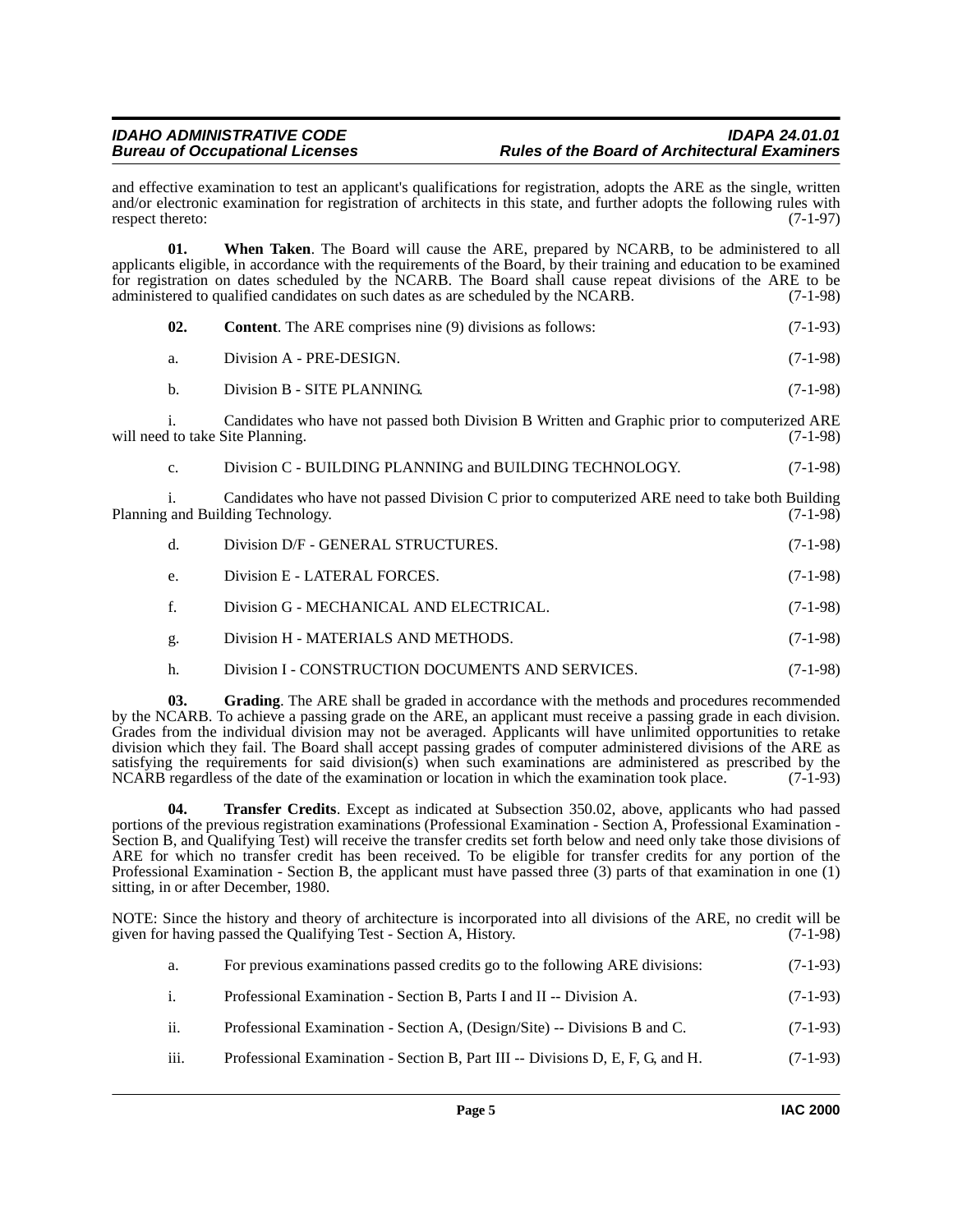| 1V. | Qualifying Test - Section B -- Divisions D, E and F. | $(7-1-93)$ |
|-----|------------------------------------------------------|------------|
| V.  | Qualifying Test - Section D -- Division G.           | $(7-1-93)$ |
| vi. | Qualifying Test - Section C -- Division H.           | $(7-1-93)$ |

vii. Professional Examination - Section B, Part IV -- Division I. (7-1-93)

b. Applicants without an accredited professional degree in architecture must, in all cases, pass Divisions D, E, F, G and H of the ARE if they have not passed equivalent portions of the Qualifying Test: even though the applicant may have passed the professional Examination - Section B, Part III. (7-1-93)

c. Applicants without an accredited professional degree in architecture must in all cases, pass Division A of the ARE if they have not passed Section A of the Qualifying Test: even though the applicant may have passed the Professional Examination - Section B, Parts I and II. (7-1-93) passed the Professional Examination - Section B, Parts I and II.

### <span id="page-5-0"></span>**351. MISCELLANEOUS REQUIREMENTS FOR EXAMINATION (Rule 351).**

<span id="page-5-14"></span><span id="page-5-13"></span><span id="page-5-12"></span><span id="page-5-11"></span>**01. Personal Interviews**. Personal interviews may be administered at the option of the Board.(7-1-93)

### <span id="page-5-1"></span>**352. -- 399. (RESERVED).**

### <span id="page-5-2"></span>**400. MISCELLANEOUS REQUIREMENTS (Rule 400).**

**01. Practice Of Architecture**. Idaho Law prohibits the practice of architecture by any unlicensed person or firm for any reason. (7-1-93)

<span id="page-5-8"></span>**02. Corporations**. Corporations organized to do general business in the state of Idaho may not practice architecture in the state of Idaho. (7-1-93)

<span id="page-5-9"></span>**03. Firm Names**. Firm names incorporating the use of names of unlicensed individuals are considered in violation of Section 54-310, Idaho Code. (7-1-93)

### <span id="page-5-3"></span>**401. -- 409. (RESERVED).**

### <span id="page-5-4"></span>**410. USE OF AN ARCHITECT'S SEAL (Rule 410).**

An architect's seal shall be placed on all technical submissions prepared personally by the architect or prepared by his staff under the architect's direction and personal supervision. An architect shall only seal those documents prepared by another licensed professional where the architect has both control over and detailed professional knowledge of the work or matters contained in said document. Nothing in this rule shall limit an architect's responsibility to the owner for the work of other licensed professionals to the extent established by contract between the owner and architect.

 $(4-5-00)$ 

### <span id="page-5-5"></span>**411. -- 449. (RESERVED).**

### <span id="page-5-10"></span><span id="page-5-6"></span>**550. INTERPRETATIONS (Rule 550).**

The following interpretation of Laws relating to Architecture in Idaho Code are hereby made by the Board. (7-1-93)

<span id="page-5-15"></span>**01. Reference To Building**. Under Section 54-309, reference to any building wherein the safeguarding of life, health, and property is concerned means any building which public or private sector of population may use or any building into which the public or private sector of the population is invited either as spectators, visitor, student, guest, or employee, or any building where the private or public sector of the population conducts business. (7-1-93)

<span id="page-5-7"></span>**02. Administration Of Construction Contracts**. Under Section 54-309, paragraph 1-c, "Practice of Architecture," Section 54-305, paragraph 1-f, Grounds for Discipline, the words "Administration of Construction Contracts", in accordance with current knowledge and usage in the profession means "Administration of the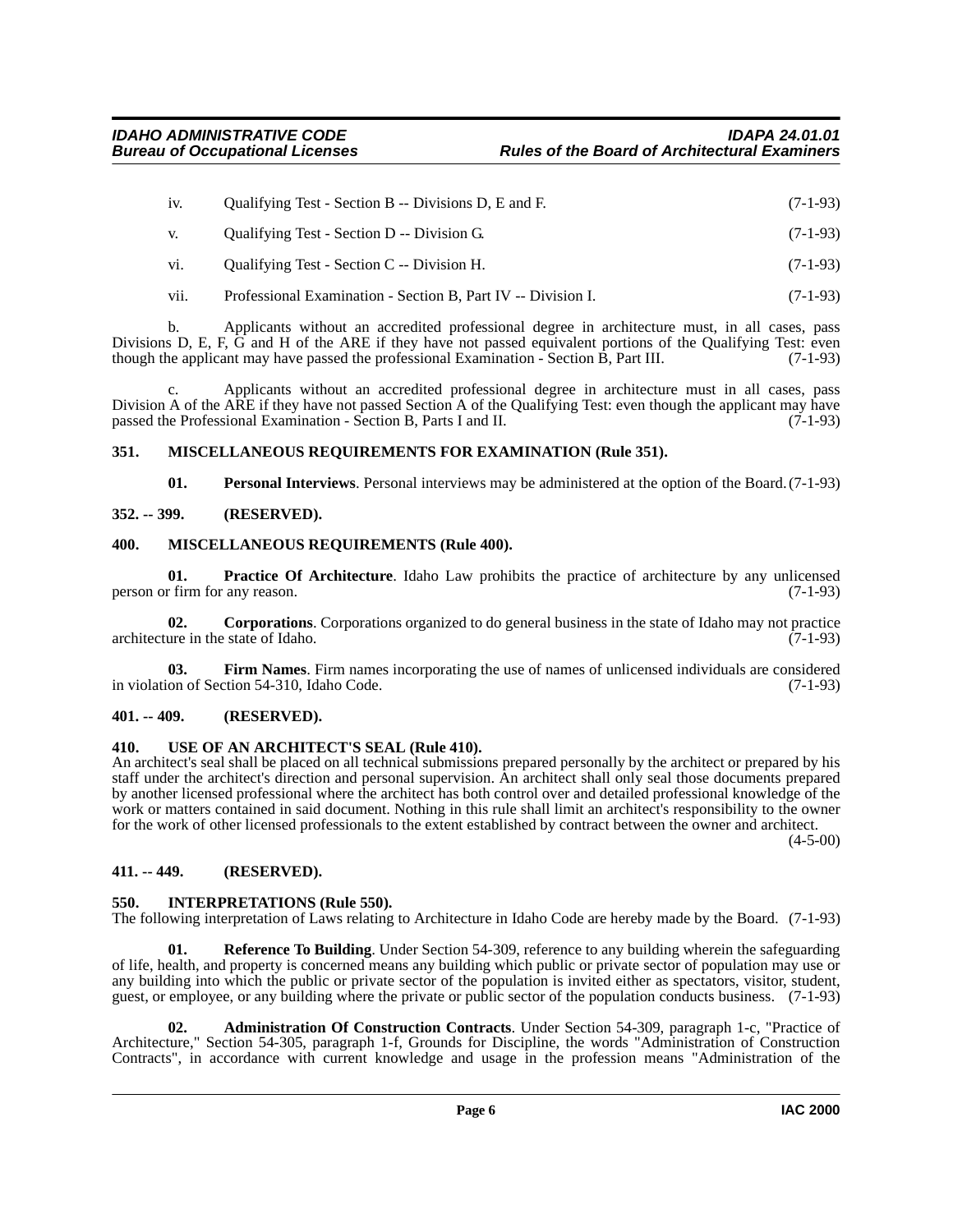### *IDAHO ADMINISTRATIVE CODE IDAPA 24.01.01 Rules of the Board of Architectural Examiners*

Contract" as defined in the relevant Contract for Construction or Owner-Architect Agreement as published by the American Institute of Architects.

<span id="page-6-14"></span>**03. Professional Standards**. Under Section 54-305, an architect shall be completely objective and truthful in all professional reports, statements, or testimony and shall include therein all relevant and pertinent information known to him. (7-1-93)

<span id="page-6-12"></span>**04. Direct Supervision**. Direct supervision is that degree of supervision by a licensed architect overseeing the work of another whereby the architect has both control over, and detailed professional knowledge of, the work prepared under his or her supervision. The primary contract or agreement for the project must be between the architect of record and the entity for which architectural services are provided, not between the person being supervised and the entity for which the services are provided.  $(7-1-98)$ 

### <span id="page-6-0"></span>**551. -- 599. (RESERVED).**

### <span id="page-6-13"></span><span id="page-6-1"></span>**600. LEGAL ADVICE (Rule 600).**

All legal advice shall be furnished the Board by the Office of the Attorney General of the State of Idaho or such legal advice may be furnished by private legal counsel with the approval of the Board. (7-1-93) advice may be furnished by private legal counsel with the approval of the Board.

### <span id="page-6-2"></span>**601. -- 699. (RESERVED).**

### <span id="page-6-17"></span><span id="page-6-3"></span>**700. RULES OF PROCEDURE UNDER THE ADMINISTRATIVE PROCEDURE ACT (Rule 700).**

All procedures available under the Board of Architects shall be those adopted by the Bureau of Occupational Licenses. (7-1-93)

### <span id="page-6-4"></span>**701. -- 749. (RESERVED).**

### <span id="page-6-10"></span><span id="page-6-5"></span>**750. CODE OF ETHICS (Rule 750).**

<span id="page-6-16"></span>**01. Rules Of Conduct**. The NCARB Rules of Conduct are hereby adopted as the Rules of Conduct for all Idaho licensed architects. (7-1-97)

<span id="page-6-18"></span>**02. Violation Of The Code Of Ethics**. The Board will take action against a licensee under Section 54- 305 (h), Idaho Code, who is found in violation of the Code of Ethics. (7-1-93)

### <span id="page-6-11"></span><span id="page-6-6"></span>**751. COSTS AND FEES IN DISCIPLINARY PROCEEDING (Rule 751).**

The Board may order a licensed architect to pay the costs and fees incurred by the Board in the investigation or prosecution of the licensee for violation of Section 54-305(1)(a)(i), Idaho Code.  $(3-18-99)$ 

### <span id="page-6-7"></span>**752. -- 799. (RESERVED).**

### <span id="page-6-8"></span>**800. RULE MAKING HISTORY PRIOR TO JULY 1, 1993 (Rule 800).**

<span id="page-6-15"></span>ADOPTED DECEMBER 29, 1989 EFFECTIVE JANUARY 18, 1990 ADOPTED BY EMERGENCY NOVEMBER 2, 1990 EFFECTIVE APRIL 4, 1991 ADOPTED BY EMERGENCY MARCH 1, 1991 EFFECTIVE JUNE 4, 1991 SUPERSEDING ALL PREVIOUS RULES (7-1-93)

### <span id="page-6-9"></span>**801. -- 999. (RESERVED).**